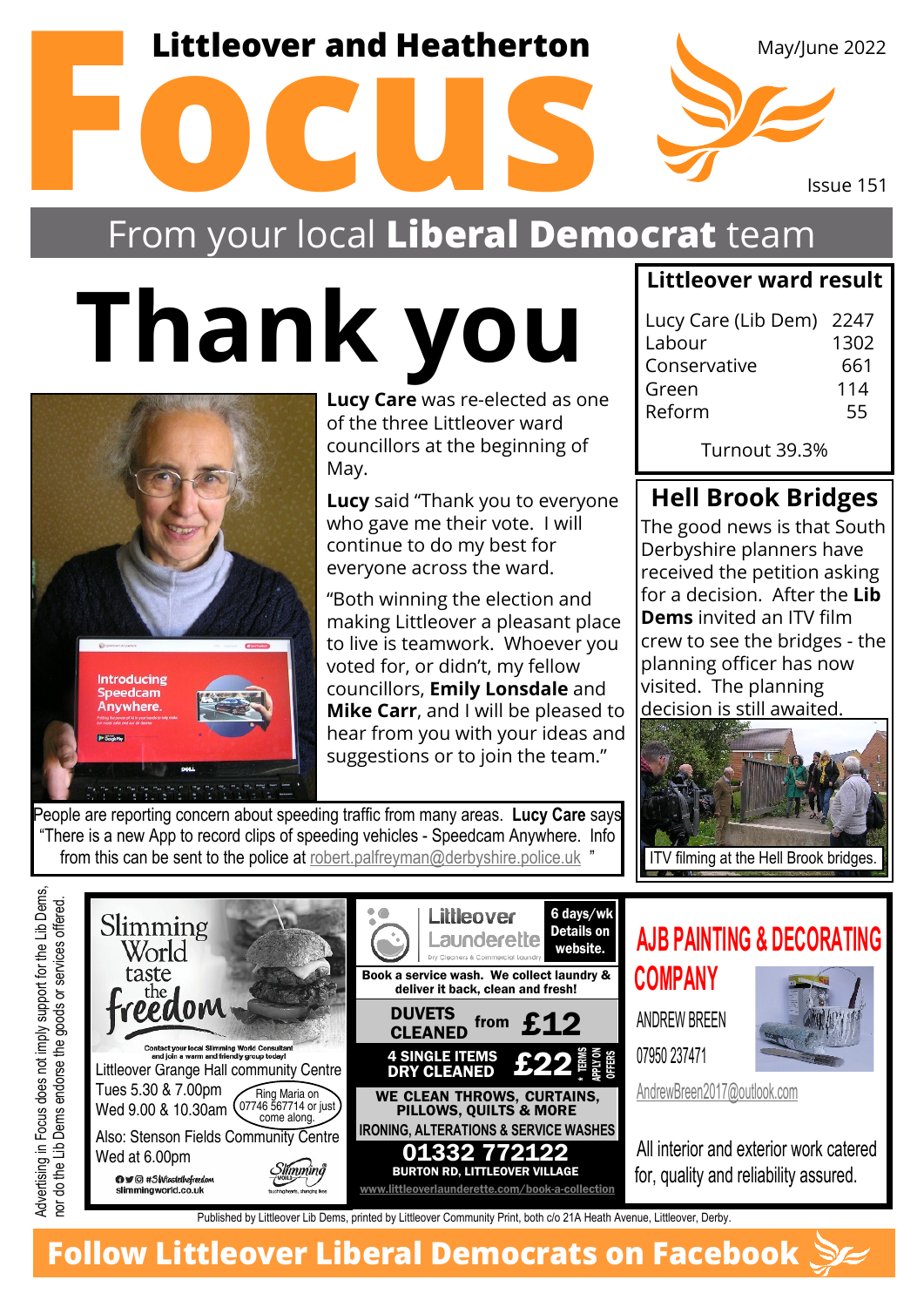### **Highways Priorities - Update**

The Council has been getting behind on completing its two annually approved highway priorities. Councillors chase for action, recently getting agreement of Cabinet for the department to report back better.

Here are updates:

- 1. **Manor Kingsway** to **Manor Park Court** walking routes. Report received, discouraging taking this forward. Councillors still think better links are needed and will continue to explore how.
- 2. **Chain Lane** pelican near **Pastures Hill**. This has been designed and installation should be soon. Councillors are asking that it is coordinated with pavement renewal.
- 3. **Rykneld Road** speed limit lowering to 30mph to city limits. Details awaited. Councillors have also contacted the County Council to ask for lower speed limits from the A38, for safety reasons.
- 4. **Eastwood Drive**. The results of the consultation on the options are being considered and a report prepared on the way forward.
- 5. **South View, Burton Road** parking. New scheme; councillors have asked who is designing this. They want a couple of trees included, as suggested by local people.
- 6. **Callow Hill Way**/**Pastures Hill**. New scheme; councillors have asked who to contact, and want local people to be able to feed in ideas to plans.

Decisions on the 2023/24 priorities will be taken in the autumn. Do share any ideas with councillors.

### **Change in number of councillors**



### **More GPs - you can help**

Cllr **Emily Lonsdale** is on the Council committee looking into GP services. Empty promises of more GPs by the Government aren't making appointments easier to get here and now.

There is land available for a new surgery at the bottom end of Mickleover's Station Road. This could at least help a bit. If you agree, please sign the



petition a[t www.signme.org.uk/1948](www.signme.org.uk/1948)

# **Tell us what you think...**

Your local **Focus Team** wants to know what you think needs doing in your area. Let them know by returning this slip to the address below.

Your Name

Address \_\_\_\_\_\_\_\_\_\_\_\_\_\_\_\_\_\_\_\_\_\_\_\_\_\_\_\_\_\_\_\_\_\_\_\_\_\_\_\_\_\_\_\_\_\_\_\_\_\_\_\_\_\_\_\_\_\_\_\_\_\_\_

Phone Number **Latter** 

Email Address \_\_\_\_\_\_\_\_\_\_\_\_\_\_\_\_\_\_\_\_\_\_\_\_\_\_\_\_\_\_\_\_\_\_\_\_\_\_\_\_\_\_\_\_\_\_\_\_\_\_\_\_\_\_\_\_\_

Can we keep you updated about our activities including campaigns, events, fundraising and details about how to get involved? Yes please  $\Box$  No thanks  $\Box$ 

Return this slip free to any member of the Focus Team (details on back) or to Freepost Derby Liberal Democrats (Littleover).

 $\Box$  I can help with Focus delivery near where I live (about half an hour a month).

- $\Box$  I enclose a donation to help pay for Focus (Cheques to Derby City Liberal Democrats)
- $\Box$  I would like to join the Lib Dems or go to [www.libdems.org.uk/](www.libdems.org.uk/join-local) [join-local](www.libdems.org.uk/join-local)
- $\Box$  Please send me more details about advertising in Focus and 2023 calendar.

The Liberal Democrats will use your contact details to send you information on the topics you have requested. Any data we gather will be used in accordance with our privacy policy a[t libdems.org.uk/privacy.]( libdems.org.uk/privacy) To exercise your legal data rights, email: data.protection@libdems.org.uk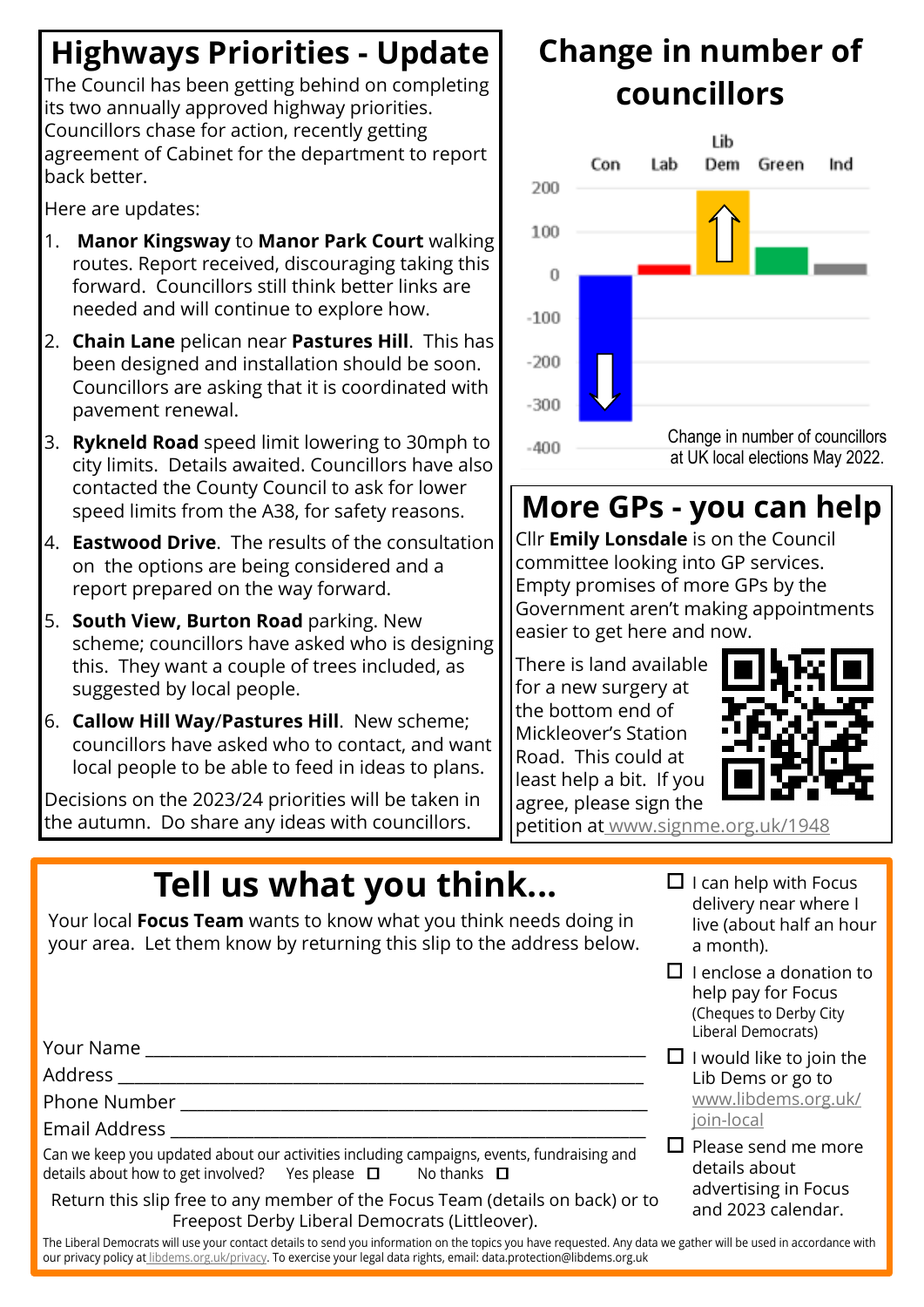### **Seats, litter bins and benches**

A new noticeboard and some benches have been added in Heatherton. Litter bins have been requested for **Kingsway Boulevard** and **Rykneld Road** (near Aldi). A replacement bin has also been requested for the bus stop on **Uttoxeter Road** opposite **Kings Drive**.

These are a result of suggestions from local people.



Cllr **Lucy Care** putting up an invitation for people to use the new noticeboard near the bridge into Highfields.



# **St Peter's Safe Haven**

The scheme to close **Church Street** and **Thornhill Road** at the start and end of the school day is popular with parents and the school. Sadly drivers need a stronger message to stay away.

The Government-funded scheme had to be in place by the end of March, but the Government won't give the Council the power to enforce the closures until at least the summer. Until then it will be up to the police to catch and fine people putting children's safety at risk.

Cllr **Lucy Care** said "We are pressing the Council to be ready to enforce. We have asked for an update at the next Neighbourhood Forum on 6th June at Grange Hall from 7pm."



There are online meetings mentioned at: [letstalk.derby.gov.uk/update\\_schools\\_moving\\_traffic](letstalk.derby.gov.uk/update_schools_moving_traffic )

# **COMMUNITY CORNER:**

**Littleover Historical Society** meets monthly to share information on the history of Littleover. Find out more at <sites.google.com/site/littleoverlhs> or phone 348903.

Let **Emily Lonsdale** know if you have an item you'd like considering for this section. Phone 07487 755385.

# **Also…**

#### **Council AGM update**

Despite now having barely a third of councillors, the Tories are continuing to run the Council. Labour and Conservatives voted together to get their choices into key positions.

#### **Neighbourhood Forum**

All are welcome to meet local councillors and hear updates from them and the police at the next Forum. This is from 7pm to 8:30pm on Monday 6<sup>th</sup> June at Grange Hall Community Centre on **Park Lane**.

#### **Mickleover sewage works**

Severn Trent has put the old sewage works by the new housing off **Leslie Close** up for auction. It has been rewilding for 25 years, and local people hope it will remain good for wildlife.

#### **Clothing banks**

The metal clothing banks near the Coops in Heatherton and Littleover Villages gather dumping. It also appears that none of them have permission to be there. Giving clothes to charity shops helps keep more benefits for local people. Councillors are therefore seeking to get the bins removed. Do give spa[r](www.loveyourclothes.org.uk)e clothing to charity shops and go to <www.loveyourclothes.org.uk>for more ideas.

#### **A38/Findern junction**

If you go round the A38 roundabout by Findern on foot or by bicycle, please get in touch. The route does not feel safe at the moment, and local **Lib Dems** are trying to get changes (although it is not in the city).

#### **"Heatherton Point"**

Developers are asking for businesses to express interest in space near Heatherton shops and Aldi. Councillors would like these to be businesses that local people would use. Contact the agents if you might be interested.<www.heathertonpoint.co.uk>